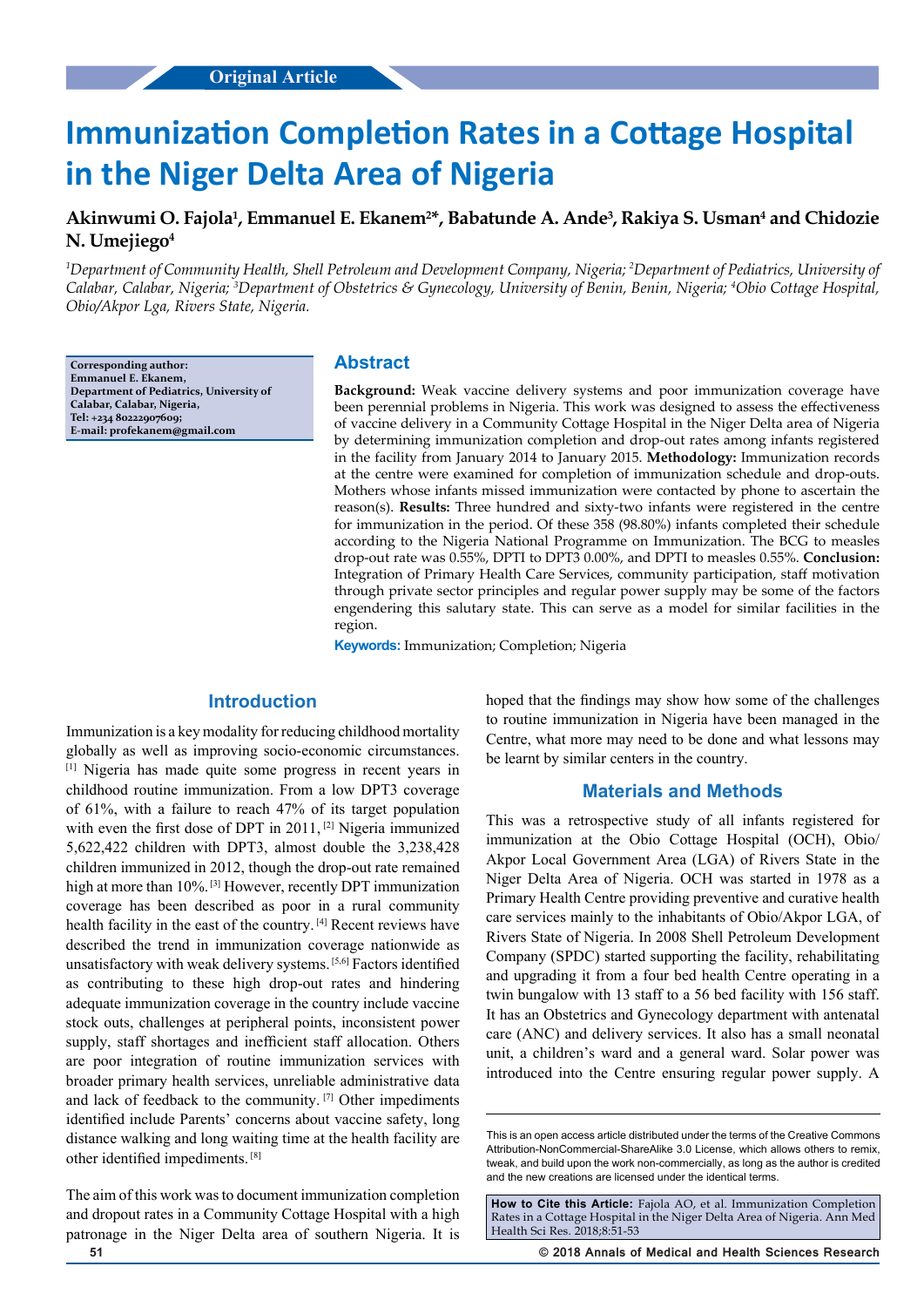community Health Insurance Scheme was also introduced by the SPDC for the catchment communities of the facility, markedly improving access to and utilization of the services of the Centre. This has been described elsewhere. [9] The immunization unit is staffed by Community Health Extension Workers, Health Records Officers and is equipped with solar refrigerators, cold boxes and vaccine monitors. Annually the SPDC engages an Obstetrician and a Pediatrician on sabbatical appointment to provide technical support to the facility.

The Centre provides focus antenatal care to pregnant women during which period the women are given talks on several aspects of maternal and child health including the Nigerian Programme on immunization (NPI), the need and safety of immunization, and the possible consequences of non-compliance with immunization schedule. During this period the women are also introduced to the immunization hall which is a few steps to and clearly visible from the antenatal hall where the women receive antenatal health education.

Post-delivery, Community Health Officers, in the employ of the Centre immunize the infants in the post-natal wards, issue immunization cards and remind the mothers of the NPI schedule before discharge. Babies admitted into the Neonatal Unit are also immunized and issued cards on discharge. In the event of vaccine stock out, mothers are informed by phone, text messages and social media (Facebook). Text messages are again sent when such vaccines are available.

For this study, the records of all infants registered for immunization in the facility from January 2014 to January 2015 were studied. Information extracted included place of ANC, age and point of commencement of immunization, completion of immunization or drop out. Immunization completion was defined as receipt of all the vaccines in the current National programme on Immunization of Nigeria.

#### **Statistical analysis**

Data was entered into a spreadsheet and checked for completeness and accuracy, then transferred to state 12 software (STATAcorp, Texas, USA) for analysis. Immunization completion rates were calculated. The DPT1 to DPT3, DPTI to measles, and the BCG to measles dropout rates were calculated.

#### **Ethical issues**

Ethical clearance was obtained from the Research Ethics Committee of the University of Uyo Teaching Hospital, Uyo, Akwa-Ibom State of Nigeria.

## **Results**

Three hundred and sixty-two infants were registered in the Centre for immunization during the period. One hundred and seventy nine (49.45%) were male and 183 (50.55%) female infants. Among the mothers 296 (81.77%) had formal Antenatal care (ANC) while 66(18.23) did not have formal ANC.

Two hundred and ninety one (80.39%) infants were delivered in

formal birth facilities while 71(19.61%) were either delivered in informal facilities or had no information. All but four of the infants completed their schedule giving immunization completion rate of 98.80%. Reason for non-completion given for the four infants were: took infant elsewhere for immunization, travelled, baby was sick and no reason (one or 25%) each.

Three hundred and fifty three (97.51%) of the infants had vitamin A supplement while nine (2.49%) did not have at nine months. Reasons for not having the vitamin among the nine were not given.

The following drop-out rates were recorded: BGG to Measles two out of 362 (0.55%), DPTI to DPT3 – zero (0.00%), DPTI to Measles-two out of 362 (0.55%) [Table 1].

| Table 1: Drop-out rates. |                                      |               |                             |
|--------------------------|--------------------------------------|---------------|-----------------------------|
| <b>Vaccines</b>          | No. of Children<br><b>Registered</b> | No. Completed | <b>Drop-out Rate</b><br>(%) |
| BCG to Measles 362       |                                      | 360           | 0.55                        |
| DPT1 to DPT 3            | 362                                  | 362           | 0.20                        |
| DPT1 to<br>Measles       | 362                                  | 360           | 0.55                        |

# **Discussion**

The purpose of this work was to assess the effectiveness of vaccine delivery at this public (Rivers State of Nigeria Government)-private (Shell Producing and Development Company) partnership facility. It was also aimed at identifying the factors that may influence immunization completion and drop-out rates among users of the facility. With near hundred percent schedule completion rate and zero or less than one percent drop-out rates, these factors could not be explored.

Immunization program in Nigeria is generally characterized by low completion and high drop-out rates. [1-4,6-8] A facility based analysis of immunization in Benin, Nigeria in 2005 showed that only 44.3% of 512 children registered completes their schedule, with DPTI to DPT3 drop-out rate of 19.3% and OPVO(as a surrogate for BCG) to measles drop-out rate of 38.7%. These rates are a lot higher than the rates in the current study. [10] A similar facility based study in the same city of Benin among 174 children in 2003 showed that only 126 (72.40%) of the children completed the schedule. [11] Main reasons given by mothers for non-completion were child ill health, mother travelled or forgot, was ill or bereaved. Perceived contraindications by health workers was also an important reason.<sup>[11]</sup>

The near zero default rates in the present study undertaken in an area of southern Nigeria with similar socio-cultural circumstances warrant examination of the factors that may be working favorably in the Obio Cottage Hospital Immunization Clinic. The OCH has a veritable community Health Insurance Schemes which not only boosts patronage but also ensures community participation in the facility. [9] Low community engagement has been identified as a barrier to immunization service delivery in Nigeria. [6] The Centre offers a number of integrated services including ante-natal care, delivery services, newborn care and general children out-patient and